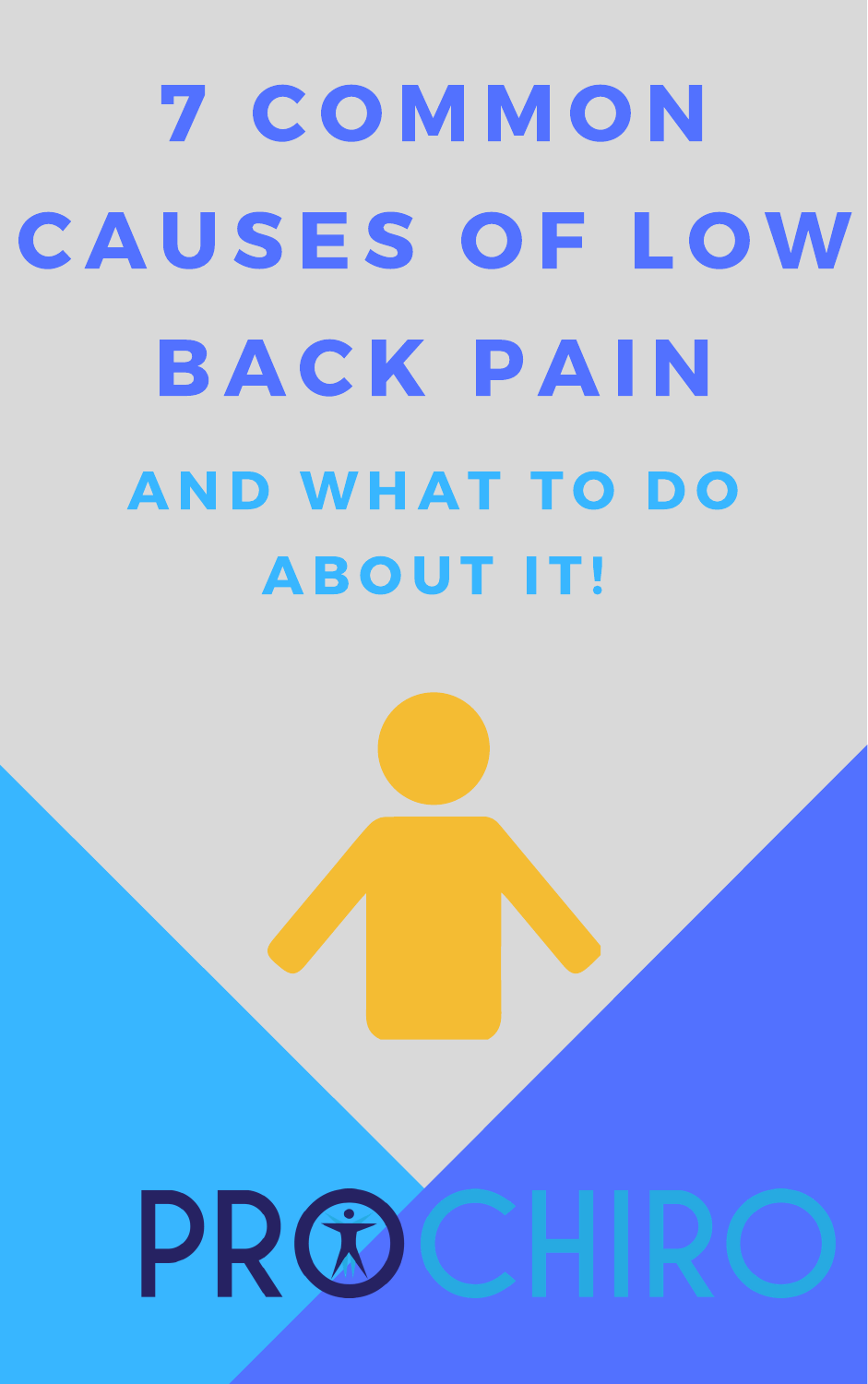## I N T R O D U CT I O N

No matter whether you're a weekend warrior, an elite athlete or somewhere in between, there's a very high chance that eventually you'll experience back pain. We see many patients every week at Pro Chiro that are experiencing back pain, and in a lot of cases, the pain seems to come out of nowhere.

If you fall into the 80 percent of the population that

regularly suffers from back pain, take heart: Onethird of aches due to a strain or a sprain can improve in a week without medical intervention (the remainder may take up to eight weeks). But unless you do some spine tuning — strengthening your back through exercise and fostering healthier habits with our advice here — your odds of a recurrence within six months are about one in three.

Keep your back as robust as possible by avoiding these seven spinal sins!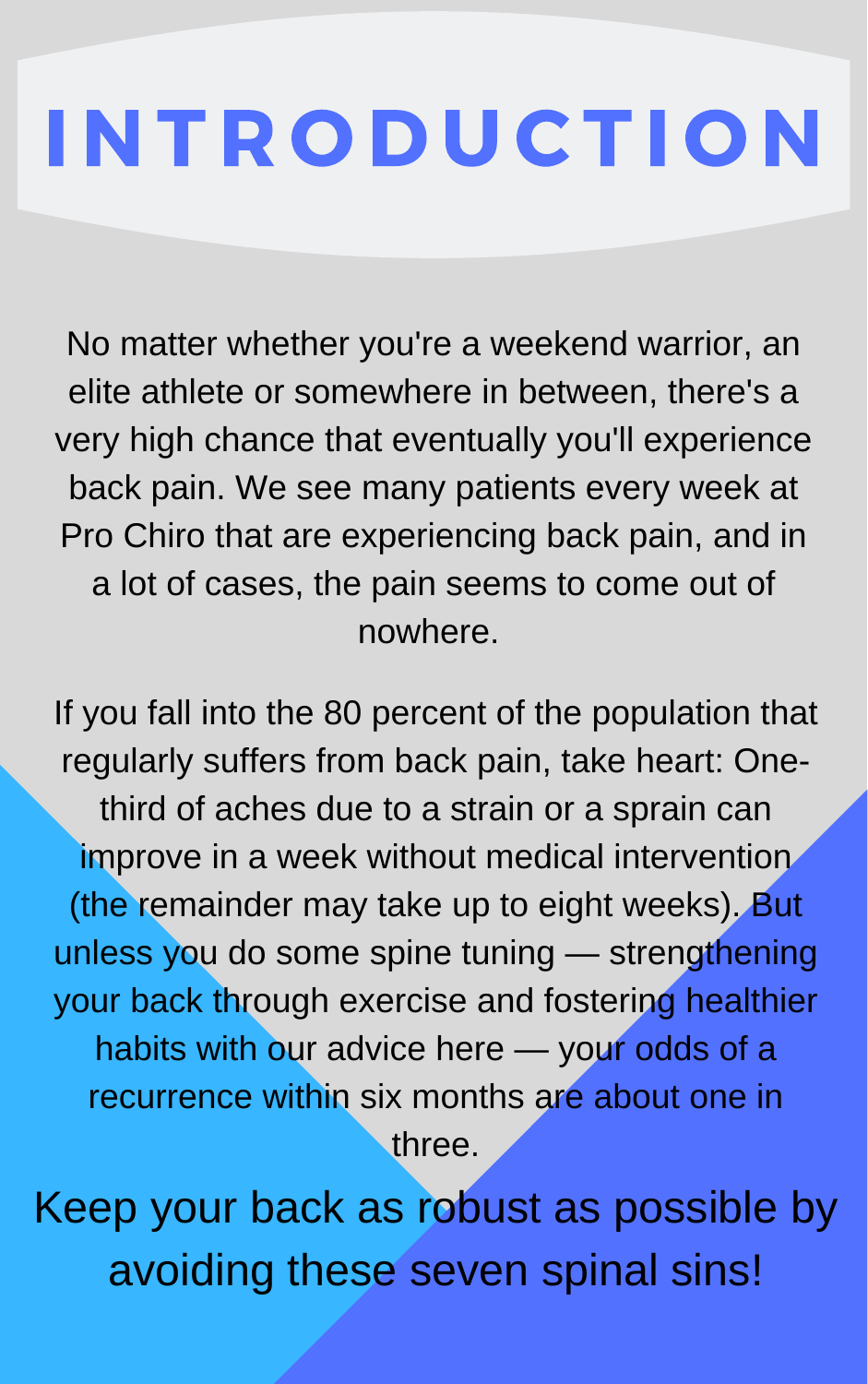### C A U SE 1 YOU SPEND TOO LONG IN FRONT OF SCREENS

The average person spends nine hours a day hunched over or slouched in front of a screen. A Temple University study suggested that increased texting on our latest tech obsessions — smartphones and tablets — is creating more aches and pains in our shoulders, necks, and backs.

We recommend you take brief, regular breaks from sitting to allow your back to rest. For a simple desk exercise, hold your elbows at 90 degrees by your side and squeeze your shoulder blades together while you take a deep breath in and out. Repeat this five times a day.

Simple ways to improve sitting posture include using a support in the small of your back, adjusting your seat so your computer monitor is at eye level, your arms and knees are bent at a 90-degree angle, and your feet rest on the floor.

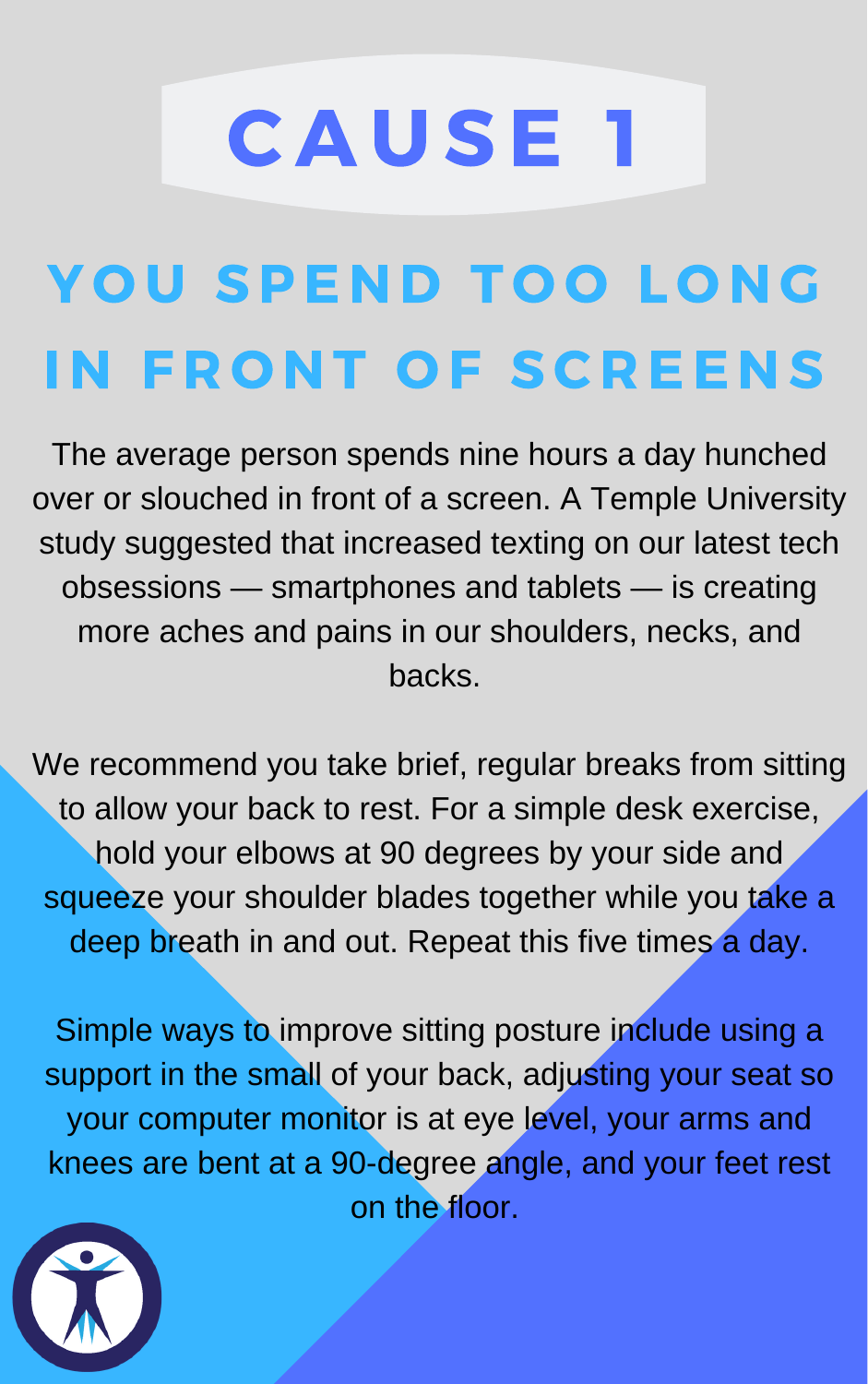### C A U SE 2 YOU IGNORE YOUR C O R E

When a lot of people hear the word "core" they picture six pack abs. In actual fact, your core is composed of so much more: back, side, pelvic and buttock muscles, as well as your abs, all need to work together to allow you to twist, bend, stand up and go through the day without back pain.

Unlike crunches, which focus solely on abdominal muscles, core exercises — lunges, squats, planks, and others — strengthen several spine-supporting muscle groups at once.

See Pro Chiro's Youtube channel for helpful exercises to improve the strength of your core!



### **[CLICK](https://www.youtube.com/watch?v=-NhQTGXJPkQ&) HERE**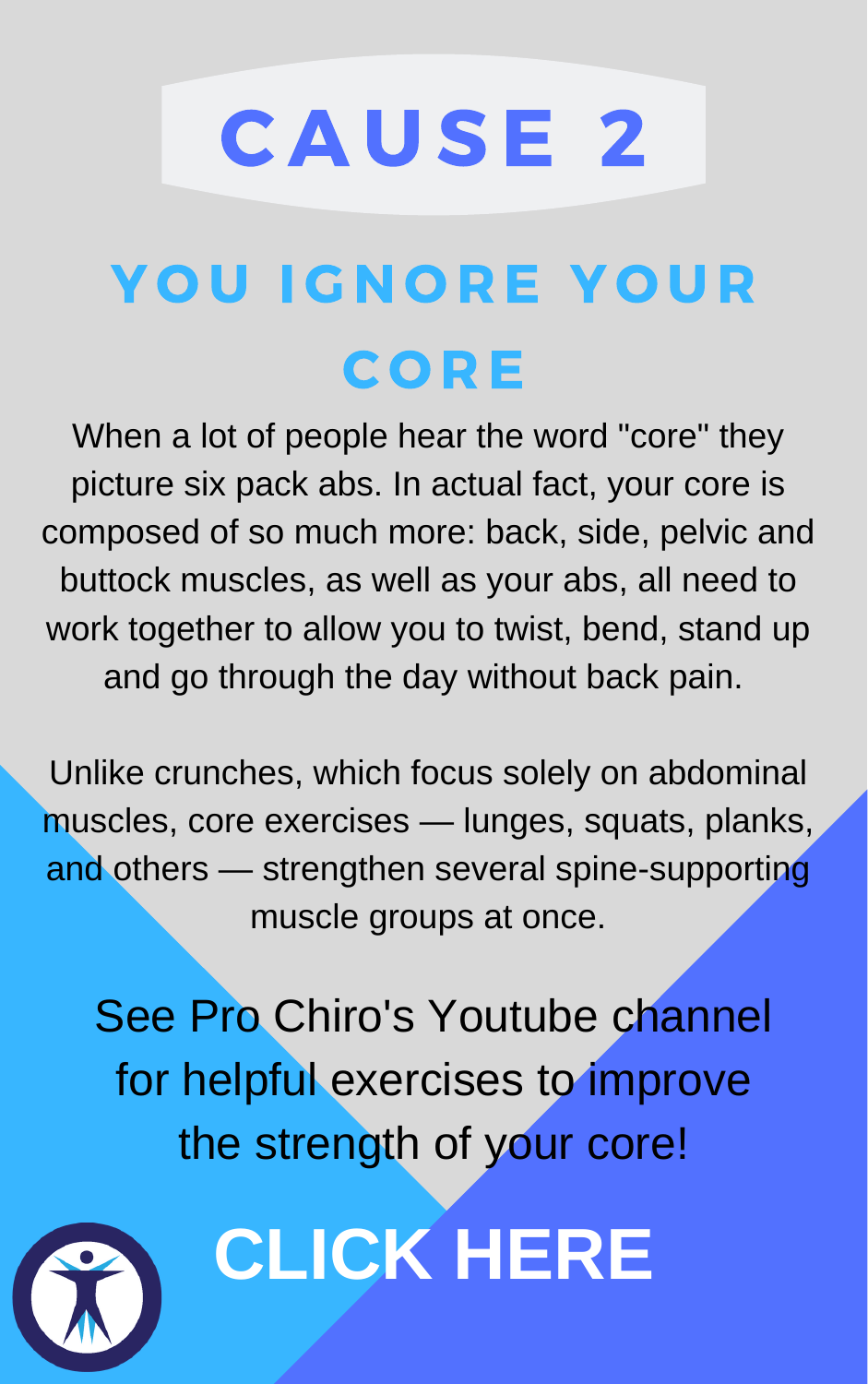### YOUR MOVEMENT HABITS ARE LEADING YOU TOWARDS INJURY

C A U SE 3

Often, low back pain is a result of long term microdamage due to poor posture with bending and lifting objects from the floor.

Patients with low back pain will have many things in

common, one of which is a lack of core bracing while lifting an object. Bracing your core helps you to protect the low back from injury and allows you to perform your work and daily tasks in a way that won't lead you to having back pain.

To brace your core, simply imagine as though you're resisting being punched in the stomach or blowing up a balloon, and practice holding this tension while you bend and lift objects.

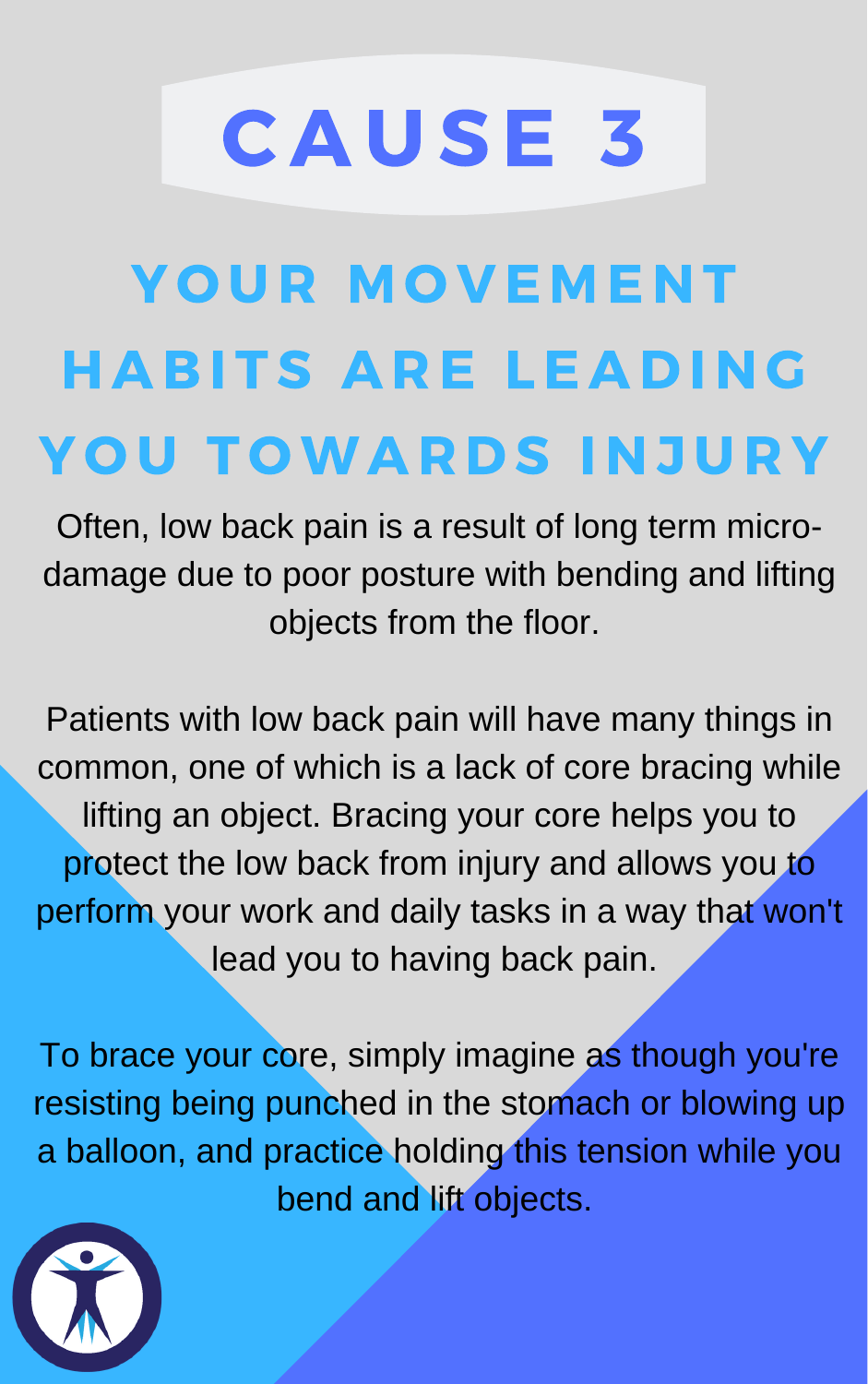### C A U SE 4 YOU'RE A STOMACH SLEEPE R

Sleeping on your front places more pressure on joints and muscles than sleeping on your side or on your back. If you must snooze on your front, use a thin pillow under your hips to reduce pressure on your ligaments, muscles and discs.

Research in the Lancet Journal found that people with chronic low-back pain who slept on medium mattresses had fewer aches after three months than those who slept on firm beds. So take a tip from Goldilocks: Your bed should be not too hard (this wreaks havoc on hips and shoulders) and not too soft (this can put your back and joints out of whack).

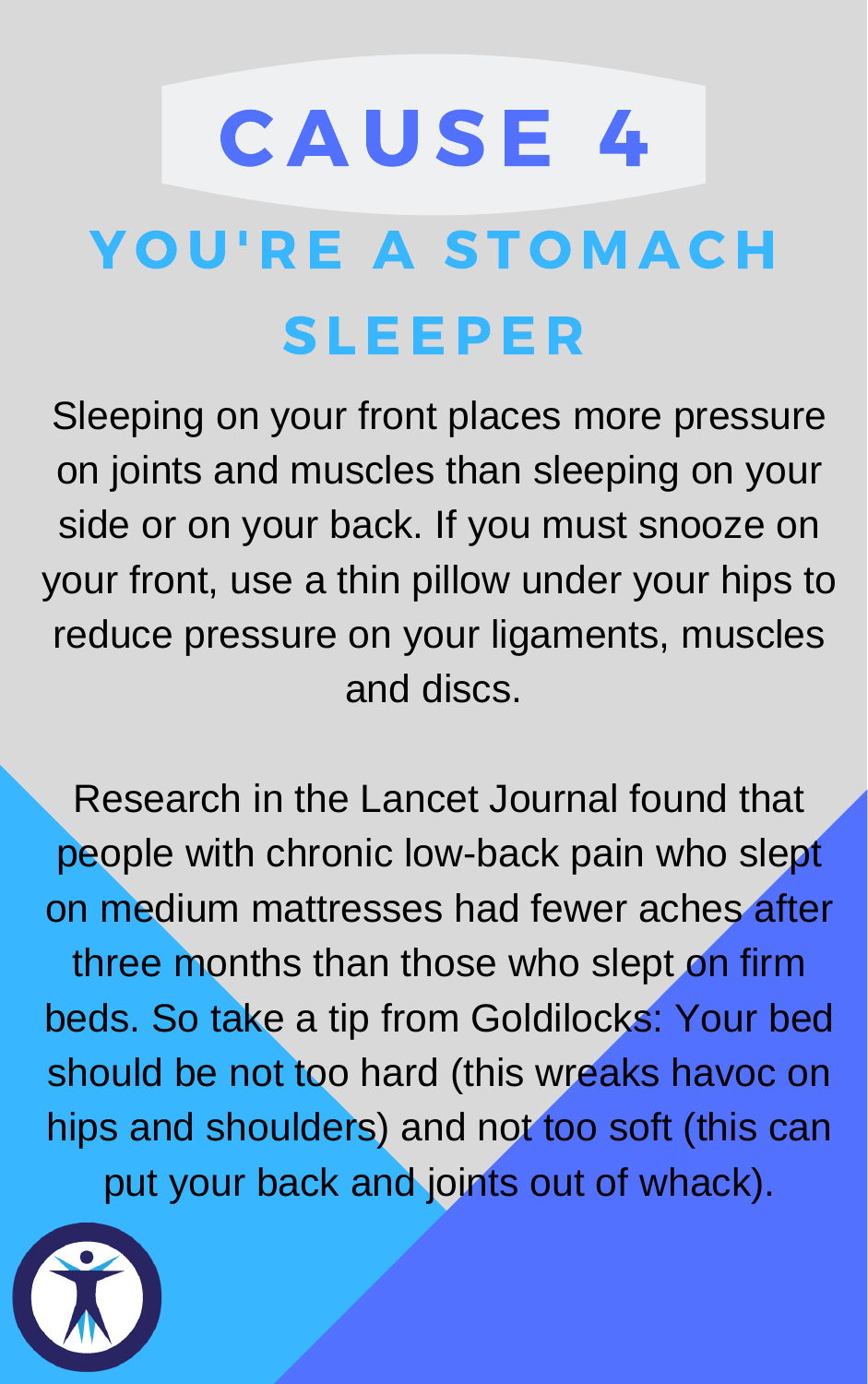# C A U SE 5 YOU SMOKE

Cigarettes aren't just hell on your heart and lungs. Smokers actually have a higher incidence of recurring back problems.

The cause and effects of this are many. Nicotine restricts blood flow to vertebrae and

discs, so they may age and break down more quickly. It may also interfere with the body's ability to absorb and use calcium, leading to osteoporosis-related bone and back problems.

You know what you have to do: Quit. Go to smokefree.gov to customize your own smoking cessation plan.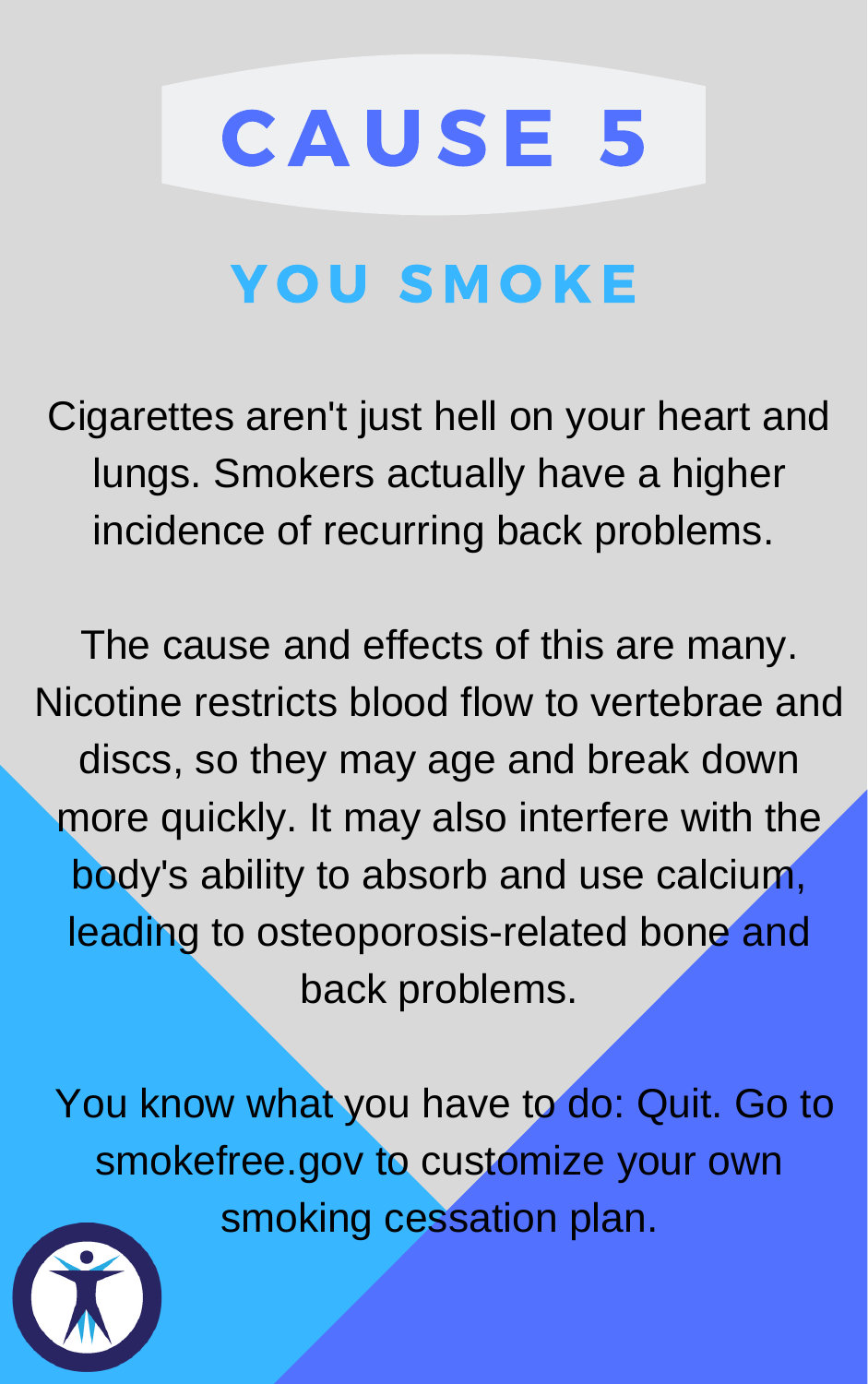## C A U SE 6 YOUR SHOE CHOICE

High heels and flat shoes can actually both be equally bad for your back depending on how often you wear them. This issue with flat shoes such as sandals and flip-flops is that they provide little, if any arch support. Repeated and excessive wear of these shoes will potentially lead to back, knee or foot problems down the line.

The solution? - Vary your footwear day to day and throughout the week. Try to avoid wearing the same pair of shoes every day if you can avoid it. If you walk to work or the bus stop, consider wearing a comfortable pair of shoes before changing into work shoes once you get to work.

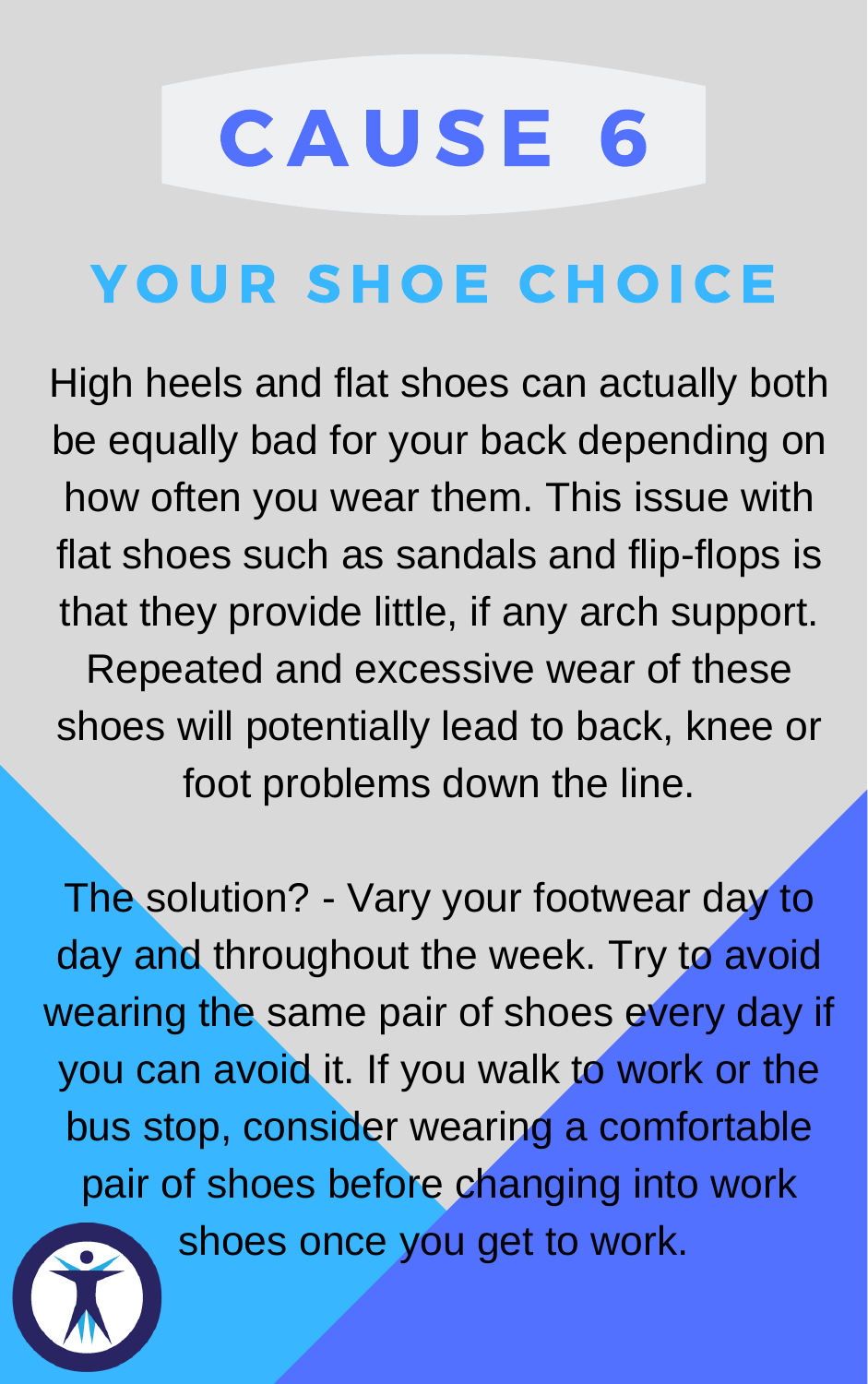## C A U SE 7 YOU BABY YOUR BACK

Lying down minimizes stress on the low back; however, staying inactive for more than a day or two can actually prolong and worsen your pain. In a new study from Sweden, back pain sufferers who remained active recovered more quickly

### and felt less depressed than those who took it easy.

Low-impact activities like walking and swimming boost blood flow to back muscles while relieving pain and stiffness. Other helpful forms of exercise include pilates and yoga.

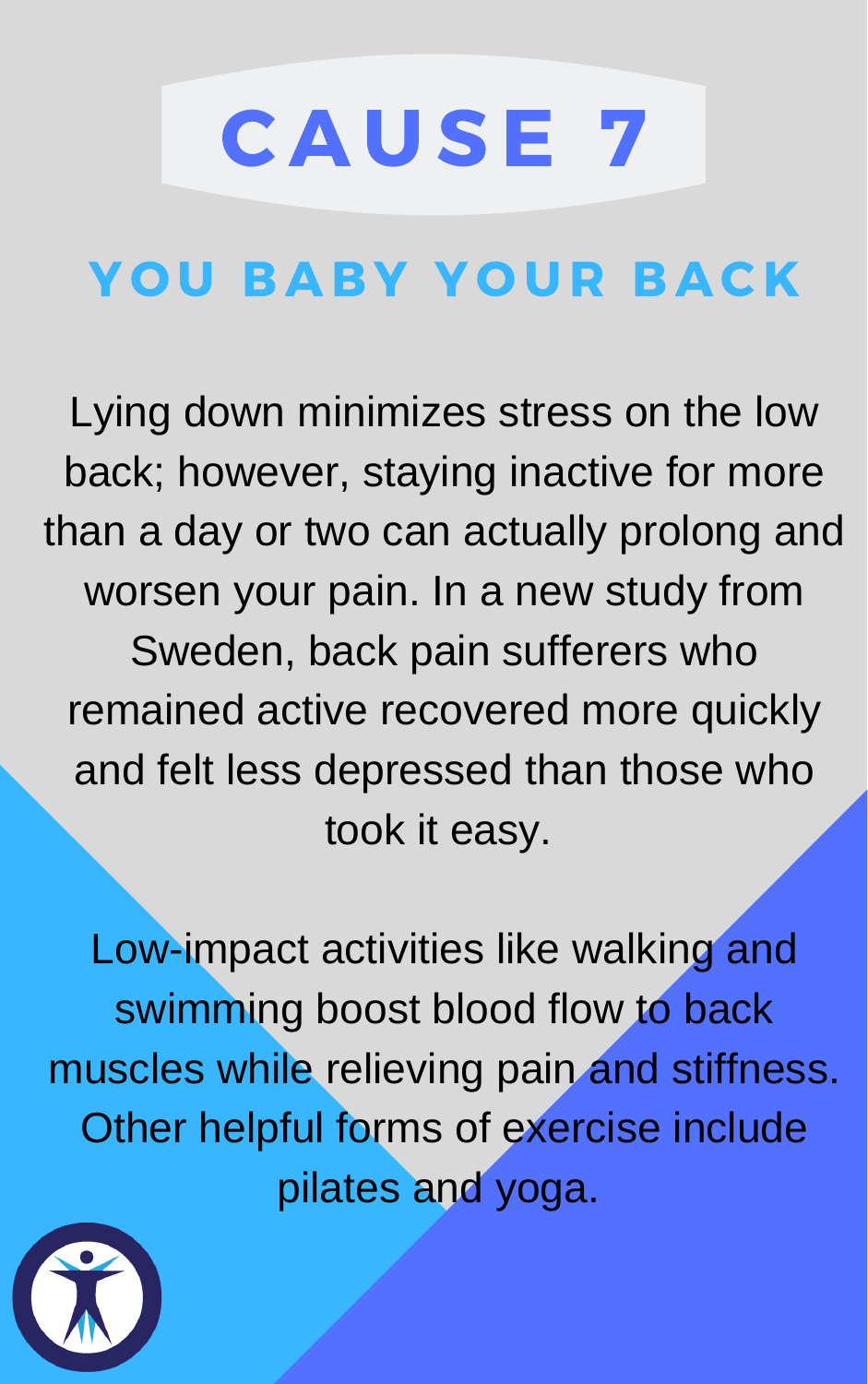### SO HOW CAN WE

### STEP<sub>1</sub>

We listen to YOUR STORY and put the pieces together to find out WHY and HOW the pain is affecting your life.

#### **STEP<sub>2</sub>**

We make sense of YOUR MOVEMENT HABITS so we can get straight to the **UNDERLYING CAUSE of your pain.** 



HELP?

### STEP<sub>3</sub>

We explain in simple terms what's causing your pain and more importantly THE SOLUTION, as well as an honest opinion of realistically how long it will take to resolve.

### **STEP4**

We ease your pain with EXPERT and **EFFECTIVE HANDS ON TREATMENT** so we can get you comfortable quickly.



### STEP<sub>5</sub>

We will design a personalised **MOVEMENT PLAN that will easily fit** into your life to stop the pain coming back again.



#### STEP<sub>6</sub>

We show you how to CONTINUE **GETTING STRONGER so you don't have** to return with the same problem in future.

CLICK HERE FOR MORE INFORMATION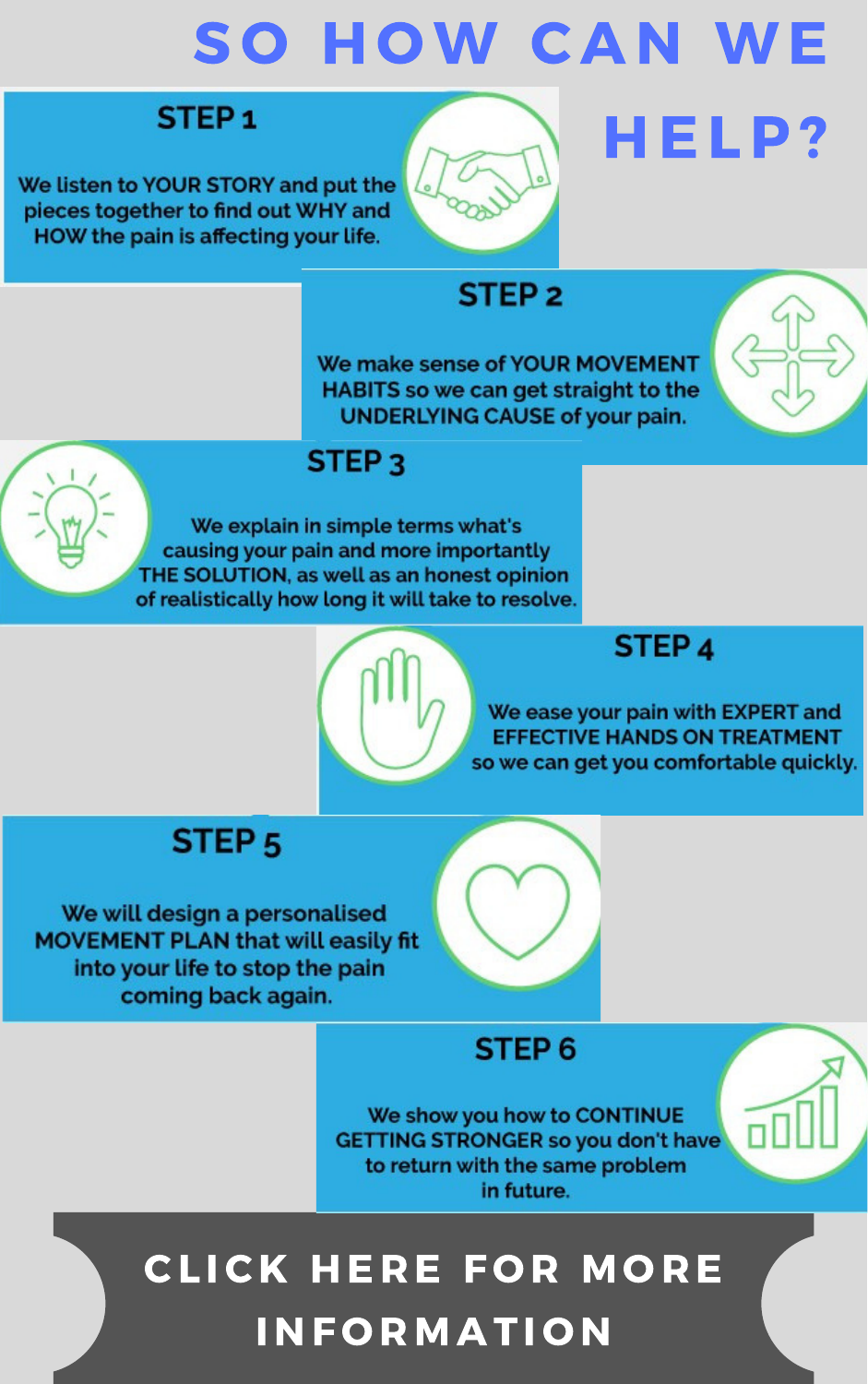## C O N CL U SI O N

So there you have it! 7 common causes of back pain and simple things you can do to help prevent back pain from occurring and reduce the pain it causes.

If you have any questions about this content or anything involving your health, please feel free to contact us when you can. EMAIL: josh@pro-chiro.co.uk CALL: 07566 769258 WEBSITE: [www.pro-chiro.co.uk](http://www.pro-chiro.co.uk/)

PRG